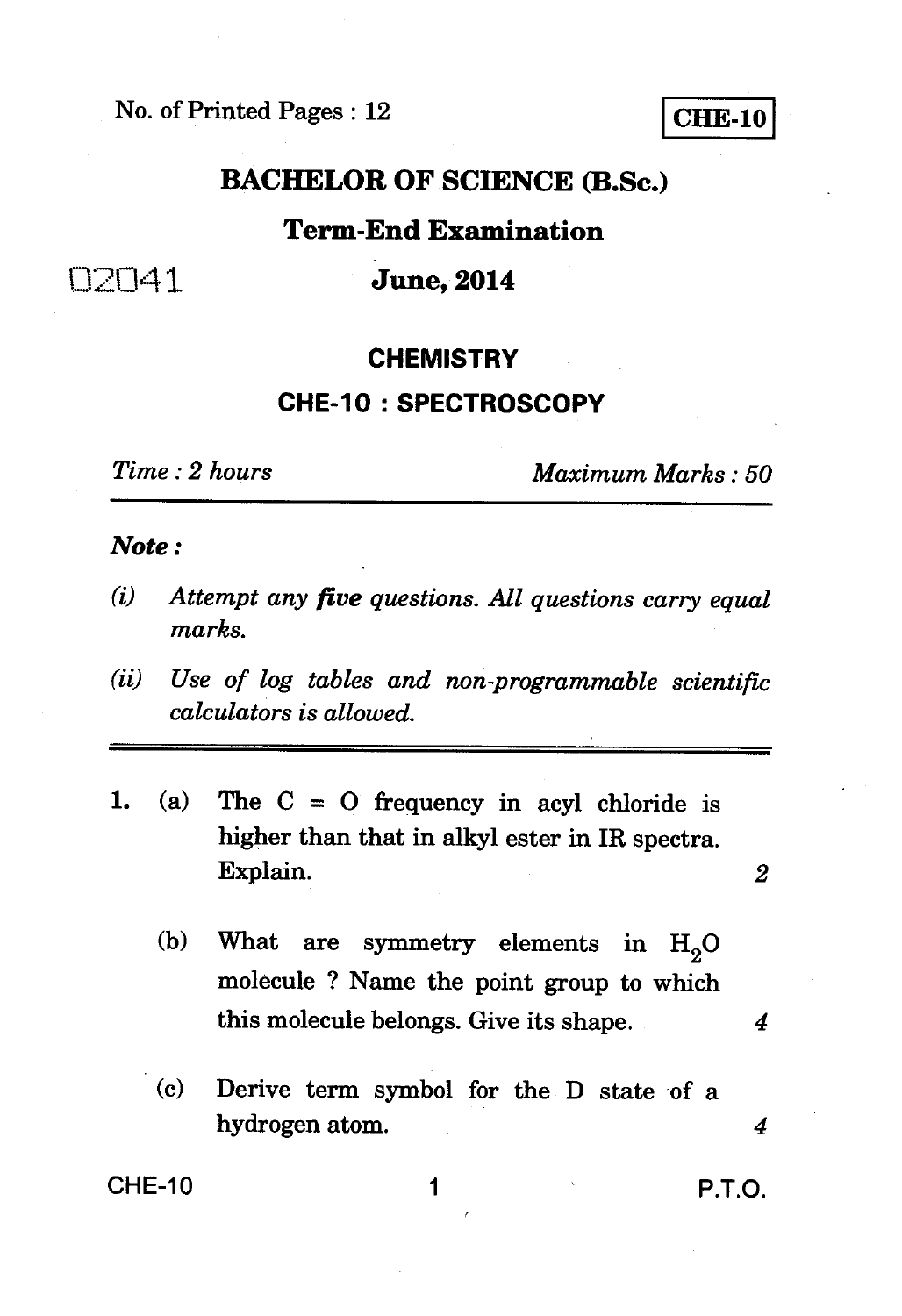3. (a) The data on IR and Raman vibrational spectra of a molecule  $C_2H_2$  is given below :

| $\bar{v}$ / cm | TR.          | Raman                 |
|----------------|--------------|-----------------------|
| 3374           | Inactive     | Active<br>(Polarized) |
| 1974           | Inactive     | Active<br>(Polarized) |
| 3287           | Active (PR)  | Inactive              |
| 612            | Inactive     | Active (weak)         |
|                | Active (PQR) | Inactive              |

Predict the shape and geometry of the molecule on the basis of given data. *3* 

(b) A compound having molecular formula  $\mathrm{C_4H_8O}$  shows the following spectral data :

IR spectrum : 1460, 1716, 2941 - 2857  $cm^{-1}$ 

<sup>1</sup>H-NMR spectrum :  $\delta$  1.0 (triplet, 3 H),

2.47 (quartet, 2 H),

2.20 (singlet, 3 H)

Mass spectrum : *m/z* 43, 57

Predict the structure of the compound and explain the spectral data. 7

4. (a) Calculate the number of stretching and bending modes of  $PF_3$  and  $CH_4$ .  $\hspace{1.6cm}$  4

CHE-10 3 **P.T.O.**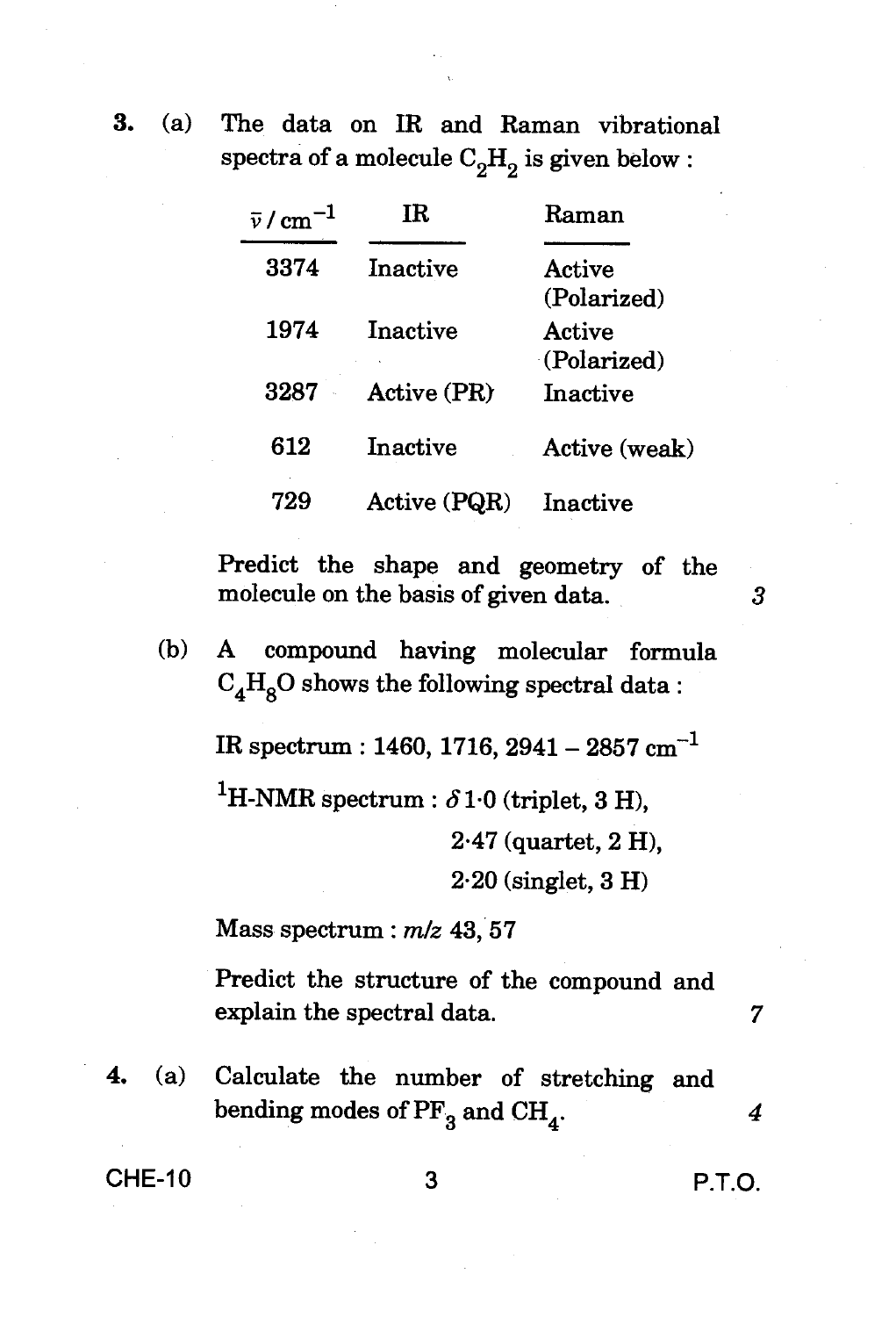- (b) Obtain the molecular term symbol for the following two excited states of  $H_2$  molecule :
	- $2\times1\frac{1}{2}$ *2*

 $\mathbf{1}$ 

 $\overline{2}$ 

4

(i)  $(\sigma_g 1s)' (\sigma_g 2s)'$ 

(ii)  $(\sigma_g 1s)' (\pi_u 2p)'$ 

- (c) What is the effect of polarity of solvent on (i)  $\pi \rightarrow \pi^*$  and (ii)  $n \rightarrow \pi^*$  transitions of a sample in a solvent ? Give reason for the  $\sum_{i=1}^{n}$  same.
- 5. (a) Define chemical shift.
	- (b) Discuss factors that influence the magnitude of chemical shift. 3
	- (c) Discuss how PMR spectra of N,N-dimethyl nitrosoamine



changes in its appearance as temperature is changed from low temperature to higher temperature.

(d) HgS, KMnO<sub>4</sub> and K<sub>2</sub>CrO<sub>4</sub> – all are intensely coloured, though there is no possibility of *d-d*  transitions in them. Explain.

CHE-10 4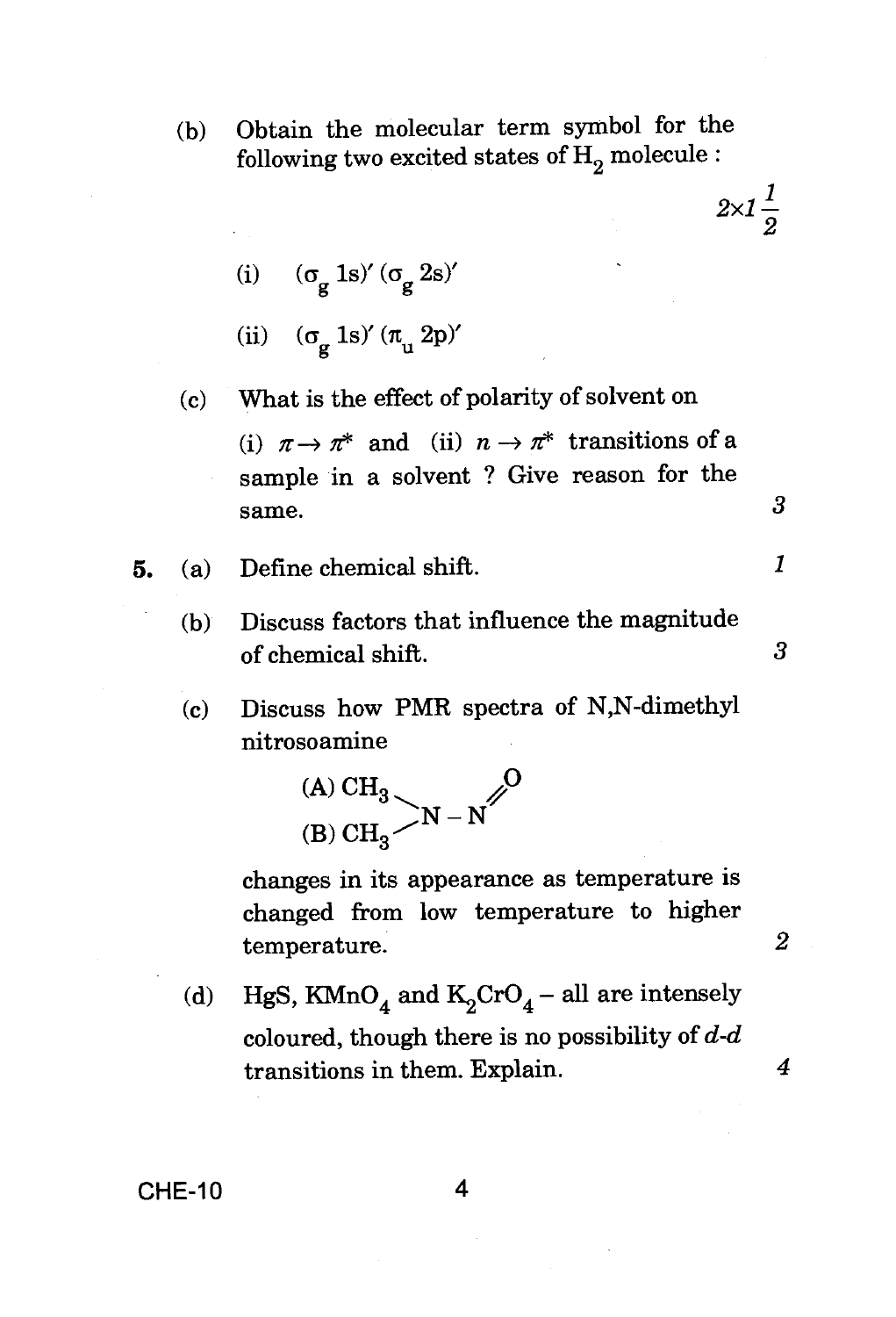- 6. (a) Discuss electron ionization method used in mass spectrometers. **2 2** 
	- (b) The mass spectrum of butanal,  $CH<sub>3</sub>CH<sub>2</sub>CH<sub>2</sub>CHO$  shows peaks at  $m/z$ , 72, 44 and 29. Explain how these peaks arise and why.
	-

(c) What are expected fragments from\n
$$
\begin{bmatrix}\n\begin{array}{c}\nO\text{H} \\
\vert \\
CH_3-C\text{H}_2-C-H \\
\end{array}\n\end{bmatrix}^{\text{+}}
$$
\nby  $\alpha$ -clearage ?

Which fragment leads to base peak ? *2* 

(d) How many signals will appear in the proton NMR of isopropyl chloride and what will be the nature of spin-spin splitting ?,

(e) Using 
$$
m_1 r_1 = m_2 r_2
$$
, derive

 $r_2 = \frac{m_1 r}{m_1 + m_2}$  where  $m_1$  and  $m_2$  are masses of atom 1 and atom 2 and  $r_1$ ,  $r_2$ are distances of atom 1 and atom 2 from the centre of mass of diatomic molecule with bond length *r.* 

CHE-10 5 P.T.O.

*2* 

*2* 

 $\boldsymbol{2}$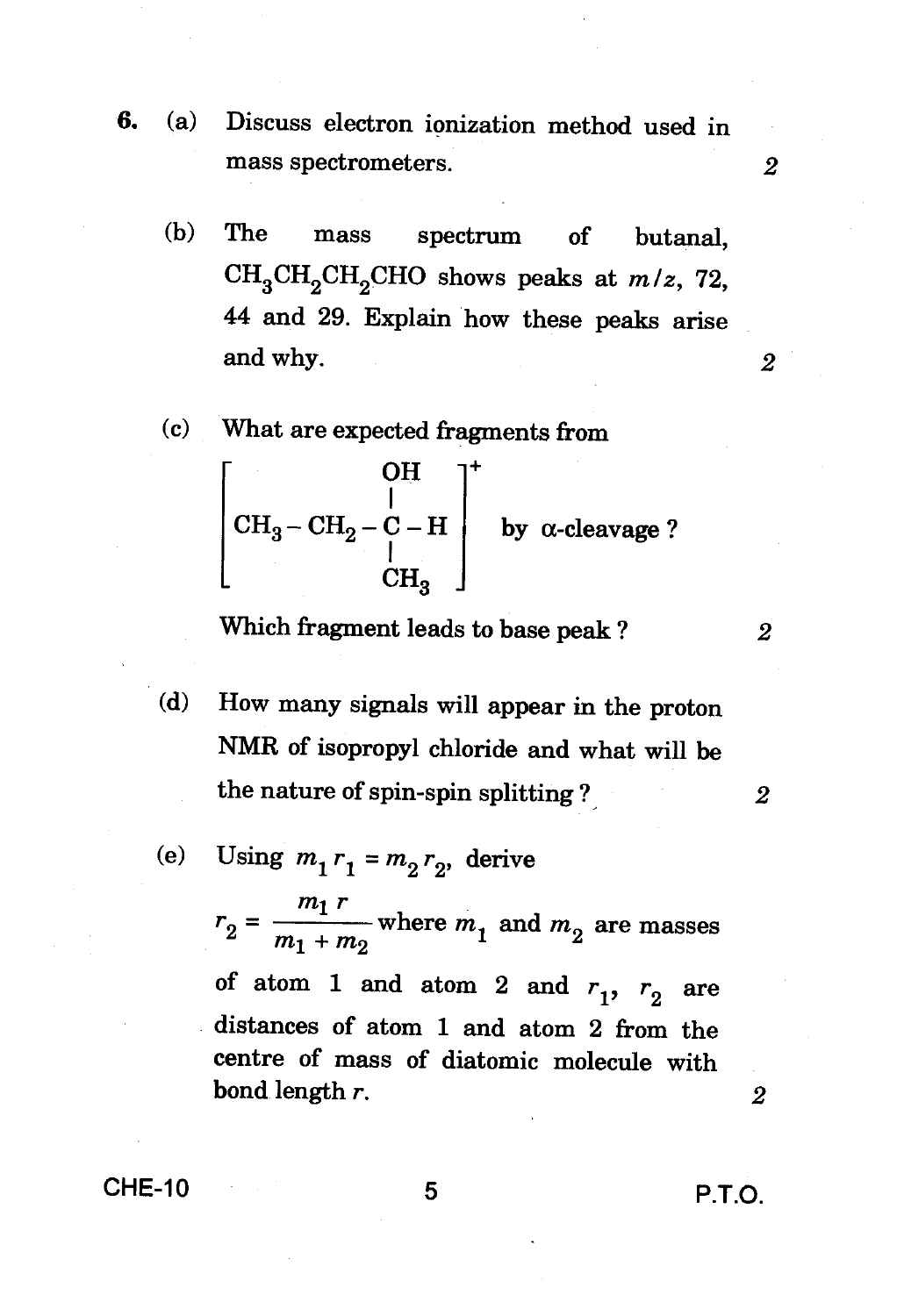- *7.* (a) Show that *I,* the moment of inertia of  $Q = C = S$  is given by  $6<sup>2</sup>$  $I = m_O r_{CO}^2 + m_S r_{CS}^2 - \frac{(m_O r_{CO} - m_S r_{CS})^2}{M}$ 
	- (b) Explain the following observations :
		- (i) No monochromator is required for microwave spectrometer.
		- (ii) NaC1 cells are used for sampling in **IR**  spectrometer in the range 4000 - 650  $cm^{-1}$ . Glass cells cannot be used.
		- (iii) Bolometer and thermocouples are preferred to Golay cells for detection of IR signal in IR spectrometer.
		- (iv) For production of UV radiation, discharge tube with deuterium is preferred to discharge tube with hydrogen.

 $\overline{1}$ 

 $\mathbf{1}$ 

 $\mathbf{1}$ 

 $\boldsymbol{\mathit{1}}$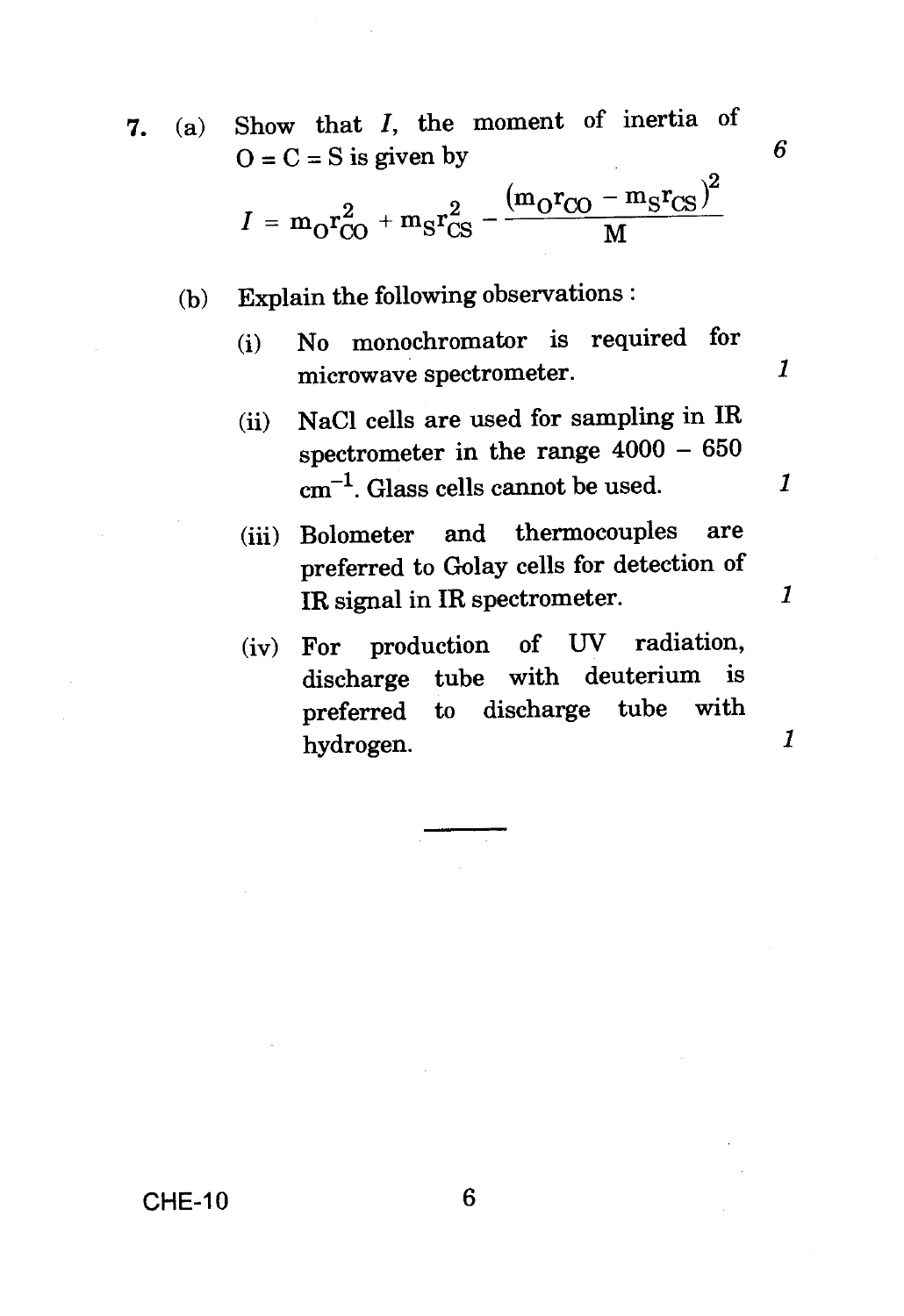सी.एच.ई.-10

# विज्ञान स्नातक (बी.एस सी.) सत्रांत परीक्षा

जून, 2014

## रसायन विज्ञान

# सी.एच.ई.-10: स्पेक्टमिकी

समय : 2 घण्टे

अधिकतम अंक : 50

नोट:

- किन्हीं **पाँच** प्रश्नों के उत्तर दीजिए । सभी प्रश्नों के अंक समान  $(i)$ हैं ।
- लॉग सारणियों तथा नॉन-प्रोग्रामीय साईंटिफिक कैल्कुलेटरों के  $(ii)$ प्रयोग की अनुमति दी जा सकती है ।
- (क) अवरक्त स्पेक्ट्रम में ऐसिल क्लोराइड में  $C = O$  आवृत्ति 1. ऐल्किल एस्टर में C = O आवृत्ति से उच्चतर होती है। व्याख्या कीजिए ।
- $\boldsymbol{2}$

4

4

- (ख) H2O अणु में कौन-से सममिति तत्त्व उपस्थित होते हैं ? उस बिंदु समूह का नाम दीजिए जिससे यह अणु संबंधित है। इस अणु का आकार भी बताइए।
- (ग) हाइड़ोजन परमाण की D अवस्था के लिए पद-प्रतीक व्युत्पन्न कीजिए ।

7

**CHE-10** 

**P.T.O.**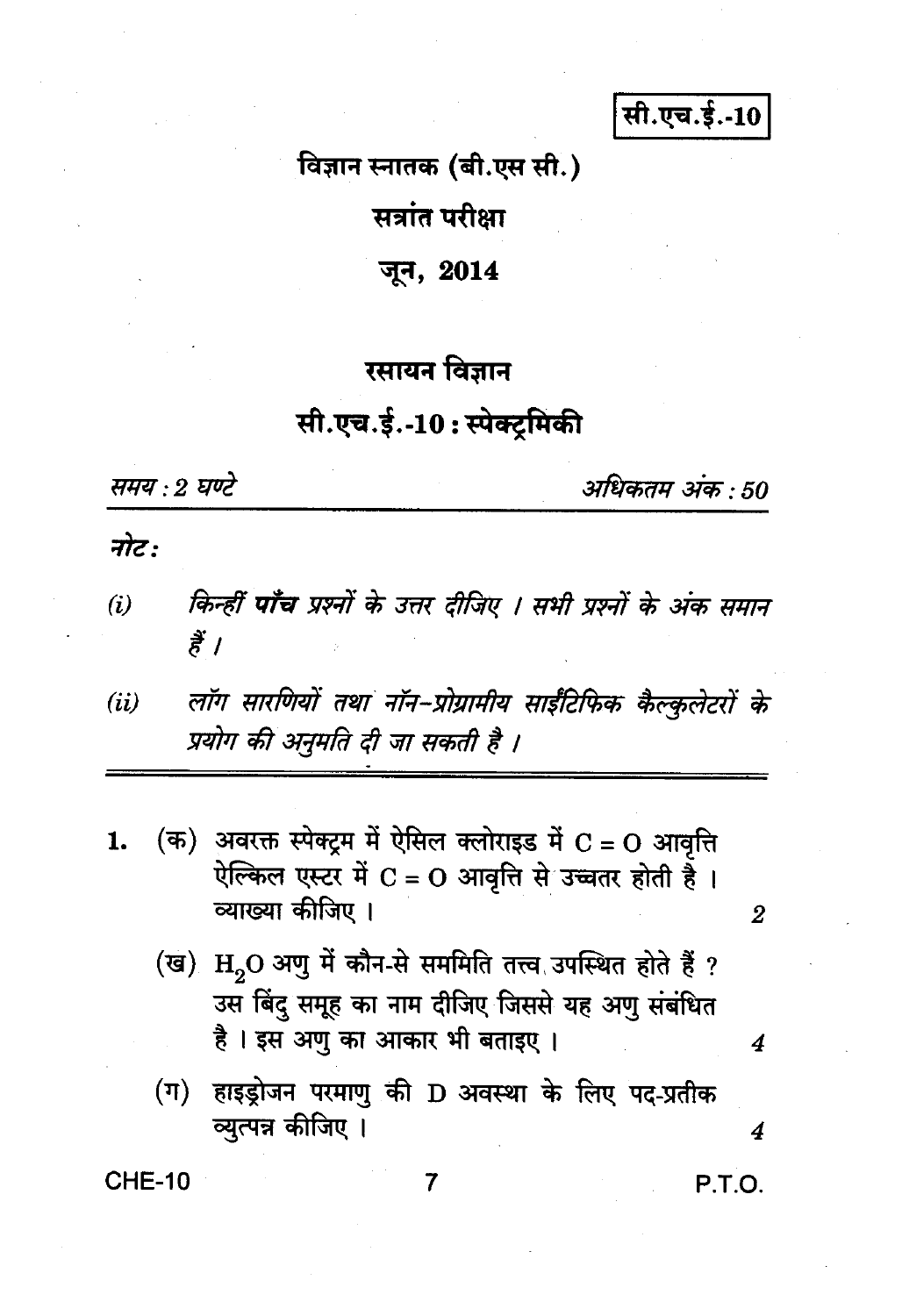- (क) ई.एस.आर. स्पेक्ट्रम को एन.एम.आर. स्पेक्ट्रम की तरह  $2.$ अवशोषण स्पेक्टम के रूप में अभिलेखित नहीं किया जाता बल्कि व्युत्पन्न वक्र की तरह अभिलेखित किया जाता है। क्यों ?
	- (ख) बिस(सैलिसिलऐल्डिमिनेटो)Cu(II) के ई.एस.आर. स्पेक्ट्रम में



रेखाओं के चार प्रमुख समूह प्राप्त होते हैं जिनमें प्रत्येक में 15 रेखाएँ होती हैं । यह मानते हुए कि  $\mathbf{H}_\alpha$  का युग्मन में योगदान नहीं हैं और

(i) Cu के लिए 
$$
I = 3/2
$$

(ii) N के लिए 
$$
I = 1
$$
 और

(iii) H के लिए 
$$
I = 1/2
$$

 $(I = \pi$ भिकीय प्रचक्रण क्वाण्टम संख्या)

हो, तो प्राप्त रेखाओं की उत्पत्ति की व्याख्या कीजिए ।  $\overline{2}$ 

(ग) मुक्त मूलकों के अध्ययन में ई.एस.आर. के अनुप्रयोग की चर्चा कीजिए ।

(घ) आवर्ती दोलक के लिए 
$$
v_{\rm osc} = \frac{1}{2\pi} \sqrt{\frac{\rm k}{\rm m}}
$$
 को व्युत्पन्न  
 कीजिए ।

#### **CHE-10**

8

 $\boldsymbol{2}$ 

 $\overline{2}$ 

4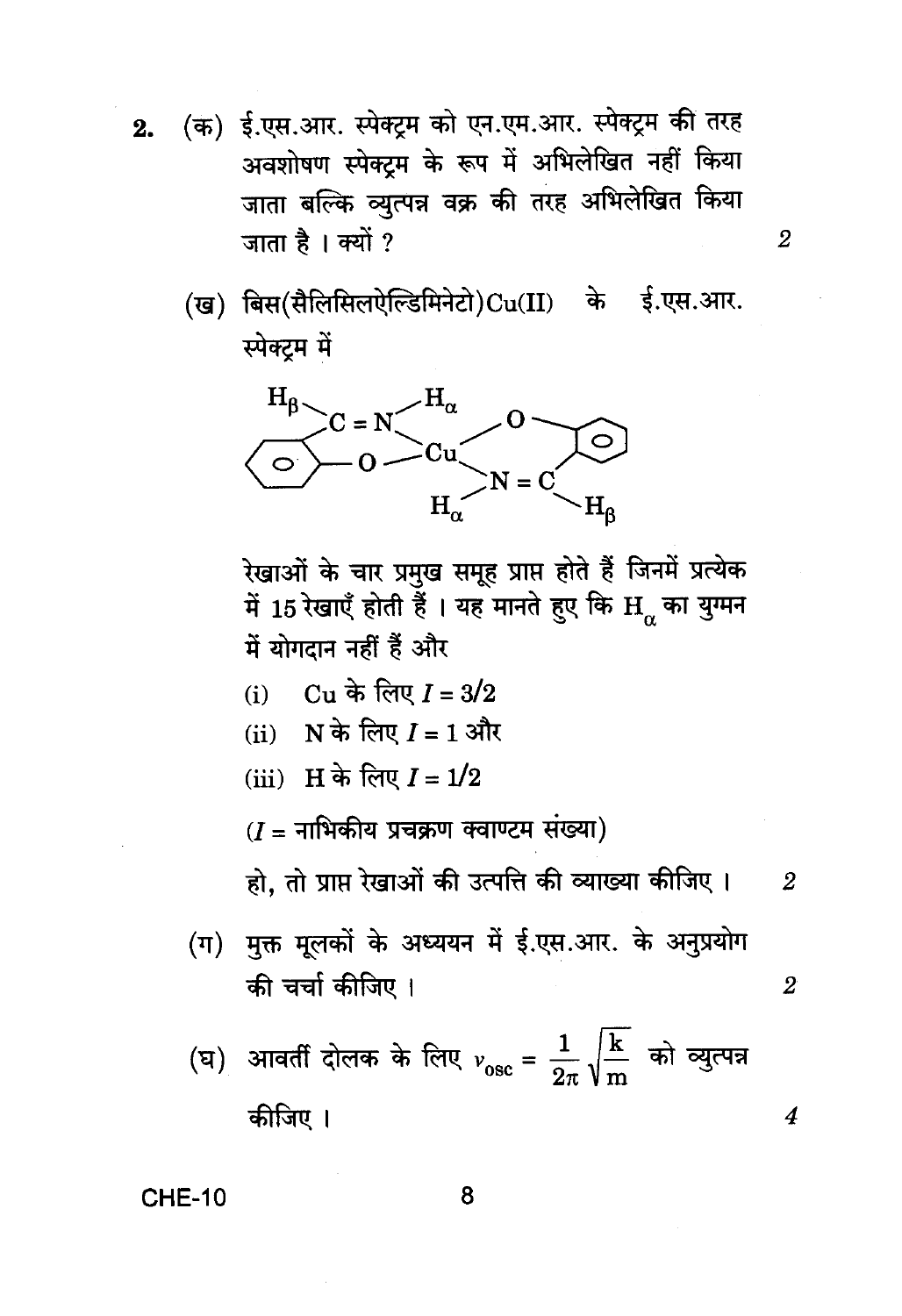(क)  $C_2H_2$  अणु के लिए अवरक्त और रामन कम्पनिक  $3.$ स्पेक्टमी आँकड़े निम्नलिखित हैं:

| $\bar{v}/\text{cm}^{-1}$ | अवरक्त       | रामन             |
|--------------------------|--------------|------------------|
| 3374                     | अक्रिय       | सक्रिय (ध्रुवित) |
| 1974                     | अक्रिय       | सक्रिय (ध्रुवित) |
| 3287                     | सक्रिय (PR)  | अक्रिय           |
| 612                      | अक्रिय       | सक्रिय (दुर्बल)  |
| 729                      | सक्रिय (PQR) | अक्रिय           |

दिए गए आँकड़ों के आधार पर अणु की आकृति और ज्यामिति का अनुमान लगाइए ।

(ख)  $C_A H_2 O$  आण्विक सूत्र वाले एक यौगिक के लिए निम्नलिखित स्पेक्ट्रमी आँकड़े प्राप्त हुए: अवरक्त स्पेक्ट्रम: 1460, 1716, 2941 - 2857  $\text{cm}^{-1}$  $^{1}$ H-एन.एम.आर. स्पेक्ट्रम:  $\delta10$  (त्रिक, 3 H),  $2.47$  (चतुष्क,  $2H$ ),

 $2.20$  (एकक,  $3H$ )

द्रव्यमान स्पेक्ट्रम: m/z 43, 57

यौगिक की संरचना का अनुमान लगाइए और स्पेक्ट्रमी आँकडों की व्याख्या कीजिए ।

(क)  $\mathrm{PF}_3$  और  $\mathrm{CH}_4$  के लिए तनन और बंकन की विधाओं 4. की गणना कीजिए ।

**CHE-10** 

**P.T.O.** 

7

 $\boldsymbol{4}$ 

 $\boldsymbol{3}$ 

9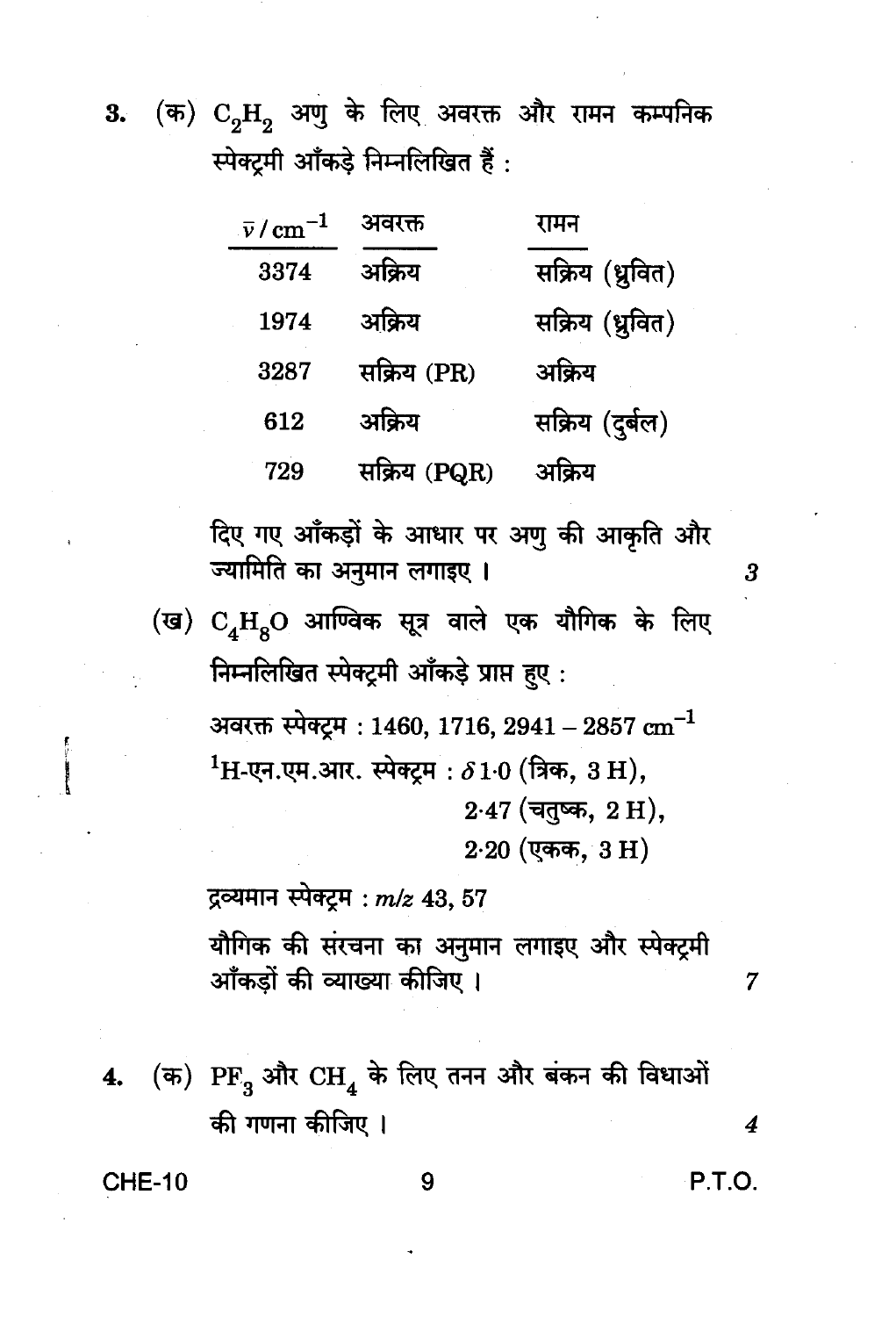- (ख) H<sub>2</sub> अणु की निम्नलिखित दो उत्तेजित अवस्थाओं के  $2\times1\frac{1}{2}$ लिए आण्विक पद-प्रतीक ज्ञात कीजिए:
	- $(\sigma_g 1s)' (\sigma_g 2s)'$  $(i)$
	- (ii)  $(\sigma_{\alpha} 1s)' (\pi_{\alpha} 2p)'$
- (ग) विलायक की ध्रुवता का विलायक के नमूने के (i)  $\pi \rightarrow \pi^*$  और (ii)  $n \rightarrow \pi^*$  संक्रमणों पर क्या प्रभाव होता है ? अपने उत्तर के लिए कारण भी बताइए।

 $\boldsymbol{\beta}$ 

3

 $\overline{2}$ 

 $\overline{4}$ 

- (क) रासायनिक सृति की परिभाषा दीजिए।  $\boldsymbol{\mathcal{I}}$ 5.
	- (ख) रासायनिक सृति के परिमाण को प्रभावित करने वाले कारकों की चर्चा कीजिए ।
	- $(1)$  चर्चा कीजिए कि N, N-डाइमेथिल नाइट्रोसोऐमीन

$$
rac{\text{(A) CH}_3}{\text{(B) CH}_3} > N - N
$$

का पी.एम.आर. स्पेक्ट्रम भिन्नता दर्शाता है जब तापमान निम्न से उच्चतर हो जाता है ।

(घ) HgS, KMnO, और K<sub>o</sub>CrO, इन सब का तेज रंग होता है यद्यपि उनमें  $d$ - $d$  संक्रमण की संभावना नहीं है। व्याख्या कीजिए ।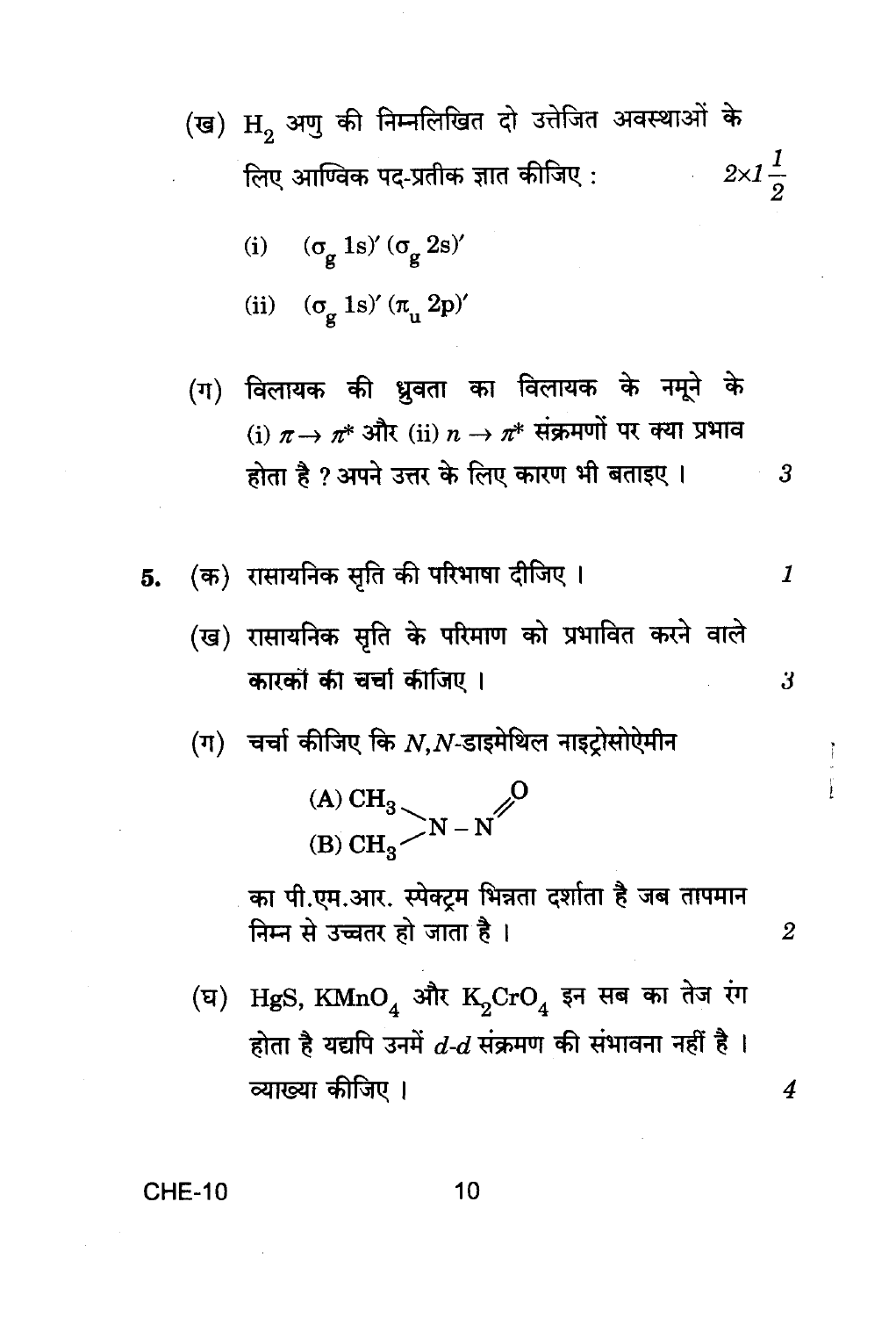- 6. (क) द्रव्यमान स्पेक्ट्रममापी में इलेक्ट्रॉन आयनन विधि की चर्चा कीजिए ।
	- (ख) ब्यूटेनैल,  $\mathrm{CH_{3}CH_{2}CH_{2}CHO}$  के द्रव्यमान स्पेक्ट्रम में m/z 72, 44 और 29 पर शिखर प्रदर्शित होते हैं । व्याख्या कीजिए कि ये शिखर कैसे और क्यों प्रदर्शित होते हैं ।

(घ) आइसोप्रोपिल क्लोराइड के प्रोटॉन एन.एम.आर. स्पेक्टम में कितने संकेत प्राप्त होते हैं और स्पिन-स्पिन विपाटन की प्रकृति कैसी होगी ?

(ङ) 
$$
m_1r_1 = m_2r_2
$$
 का उपयोग करते हुए  $r_2 = \frac{m_1 r}{m_1 + m_2}$   
को व्युत्पन्न कीजिए जहाँ  $m_1, m_2$  अणु 1 और अणु 2  
के द्रव्यमान हैं तथा  $r_1, r_2$  अणुओं 1 और 2 की  
क्रमशः, r आबंध लंबाई वाले द्विपरमाणुक अणु के  
द्रव्यमान केन्द्र से दूरियाँ हैं ।

**CHE-10** 

P.T.O.

 $\overline{2}$ 

 $\overline{2}$ 

 $\overline{2}$ 

 $\overline{2}$ 

 $\overline{2}$